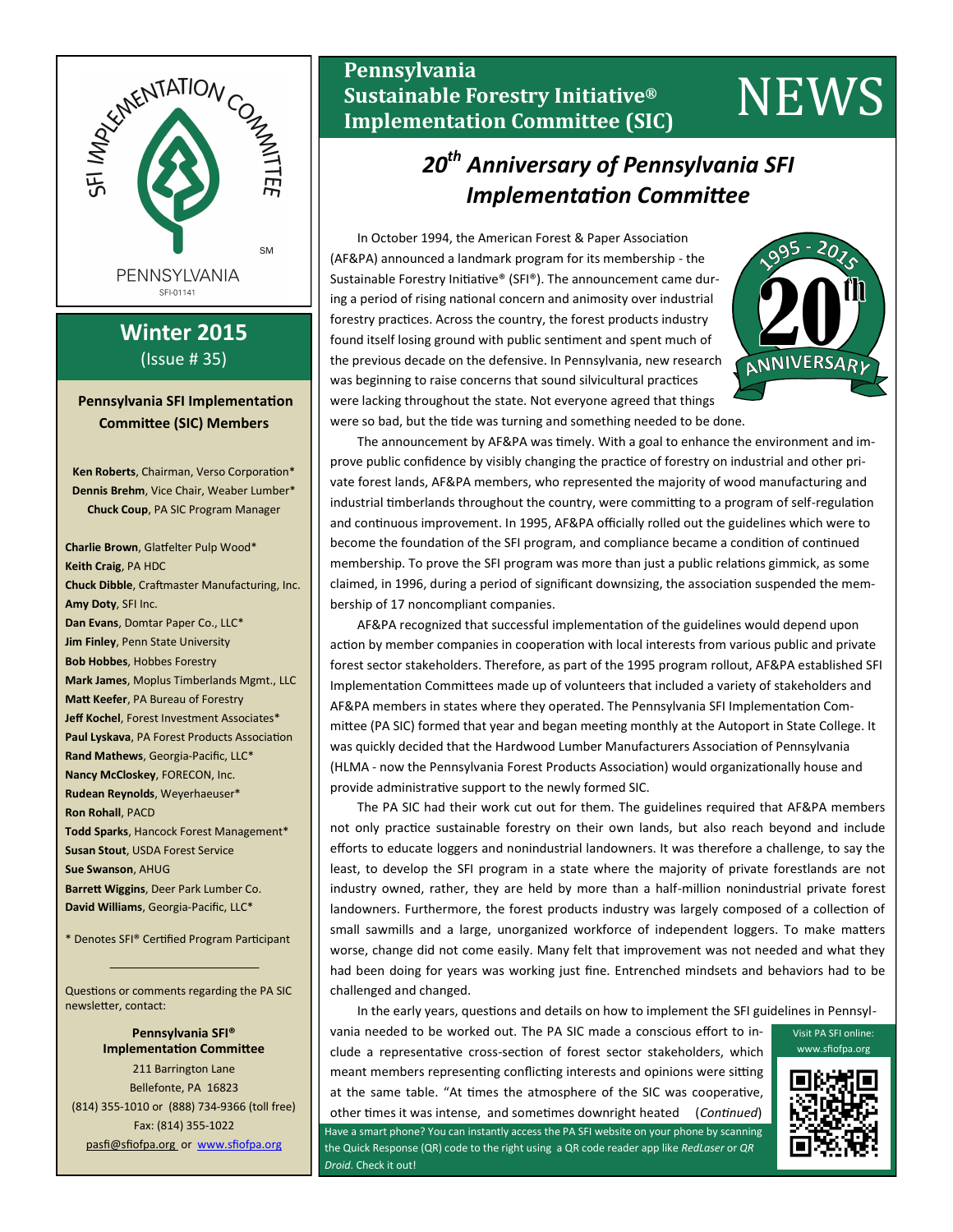# **Sustainable Forestry Initiative® (SFI®) Program**

SFI Inc. ([www.sfiprogram.org\)](http://www.sfiprogram.org/) is an independent non-profit organization that is solely responsible for the internationally recognized Sustainable Forestry Initiative (SFI) program. The program promotes sustainable forest management, improved forestry practices, and responsible purchasing of forest products through its forest certification standard.

SFI is the largest single forest certification standard in the world, with more than 250 million acres certified. The Pennsylvania SFI Implementation Committee (SIC) is one of 34 SICs spread across North America that responds to local needs and issues through the program at the state, provincial, or regional level. Committees promote the SFI forest standard as a means to broaden the practice of responsible forestry and achieve on-the-ground progress. Since 1995, the Pennsylvania SIC has worked with local conservation groups, government agencies, forestry and professional associations, landowner groups, and many others in providing leadership and sharing best practices to improve forest management on both certified and uncertified lands.

# **SFI Certified Program Participants Supporting the PA SIC**

*These companies participate in the SFI® Program and are certified to be in conformance with the SFI 2015-2020 Standard. They provide direct involvement and financial support to the PA SFI® Implementation Committee (SIC).*

#### **Domtar Paper Co., LLC**

**Forest Investment Associates**

**Georgia-Pacific, LLC**

**Glatfelter**

**Hancock Forest Management**

**Molpus Timberlands Mgmt., LLC**

**Verso Corporation**

**Weaber, Inc.**

**Weyerhaeuser**

Winter 2015, Issue #35 - 2 -

and confrontational," recalled former SIC member and Chairman, Tom Buzby. "The group had to slowly work their way through a lot of uncharted territory."

While discussions were contentious at times, the committee meetings themselves provided value beyond developing the SFI program. "The SIC meetings provided tremendous benefit in that they created a forum in which all segments of Pennsylvania's forest sector could come together and gain a better understanding of each other," said Dan Evans, former PA SIC Chairman, and original SIC member who is still active today. "It was apparent that we are all linked together and each link is important to the sustainability of our forests as well as the industries and people that depend on them."

The early focus of the SIC was on developing landowner and public outreach, establishing a logger training program, and exploring a Best Management Practices (BMP) monitoring system for measuring success. These three efforts eventually developed into the core of the PA SIC's programing for many years.

Comprehensive information and resource packets about sustainable forestry were developed for landowners in cooperation with Penn State Extension. Among other things, the packets equipped private landowners with resources on the importance of ensuring adequate regeneration and the negative effects of highgrading. They were primarily distributed by company foresters during visits with landowners.

From the very beginning, the SFI guidelines required that AF&PA members fully commit to logger education programs. In many other states, organizations external to the SIC handle logger training. In Pennsylvania, however, the SIC fully administers logger training and a great deal of effort was invested to develop the Pennsylvania SFI Professional Timber Harvester Training Program.

Training began in full force in 1997, after courses were developed and pilot tested. The training program was very fluid in the early years as it continually grew and evolved. Five programs were initially developed and included 8-hour courses in Logging Safety, Environmental Logging, Advanced Environmental Logging and 4-hour courses in First Aid and Truck Safety. Continuing Education courses were later included to further participant's proficiency in specific areas and to keep them involved in the program.

From the outset, the SIC also recognized the need to measure program success. There was agreement that this could be achieved by developing a uniform reporting system for monitoring Best Management Practices. The system was intended to provide a measure of performance and inform direction for the SIC's training and outreach efforts; however, it never attained its potential. Nonetheless, the SIC continues to work towards instituting a statewide BMP monitoring system.

Looking back over the last 20 years, the PA SIC and its partners are very proud of many successes and accomplishments. Their efforts have helped shine a light on sustainable forestry and timber harvesting practices across Pennsylvania. In 1996, both the Senate and the House of the Pennsylvania General Assembly passed resolutions endorsing the Sustainable Forestry Initiative and advocating for its support. In 2001, the PA SIC was recognized for its outstanding work in implementing the SFI Program and awarded the 3<sup>rd</sup> Annual SIC Achievement Award by SFI Inc.

In the last two decades, the SIC has distributed more than 26,000 landowner outreach packets. Today, with web access ([www.sfiofpa.org\)](http://www.sfiofpa.org), these materials have been updated, made more comprehensive, and are now more accessible to a wider audience.

The Professional Timber Harvester Training Program, designed to improve safety, professionalism, and management knowledge of the industry segment, has had direct impact on the state's forest resource. Training focused on reducing the impacts of harvesting operations on soil and water resources by advocating for the use of BMPs has increased acceptance and recognition of sustainable forestry practices. More than 7,000 individuals (e.g., loggers, foresters, and landowners) have participated in the program, with approximately 700 maintaining a current training status each year. Some long-time participants have completed more than 100 hours of training. Our success in teaching the importance of BMPs is evident in the latest DEP data that places logging nearly last in the list of water polluters across the state. Regulatory agencies strongly support our training program, which has prevented additional regulations focused on the forest industry. Training program benefits were further recognized and bolstered when in 2007 the PA Bureau of Forestry adopted a policy requiring that commercial timber (continued)

The Sustainable Forestry Initiative®, SFI®, and Implementation Committee logo are registered trademarks and service marks of SFI, Inc.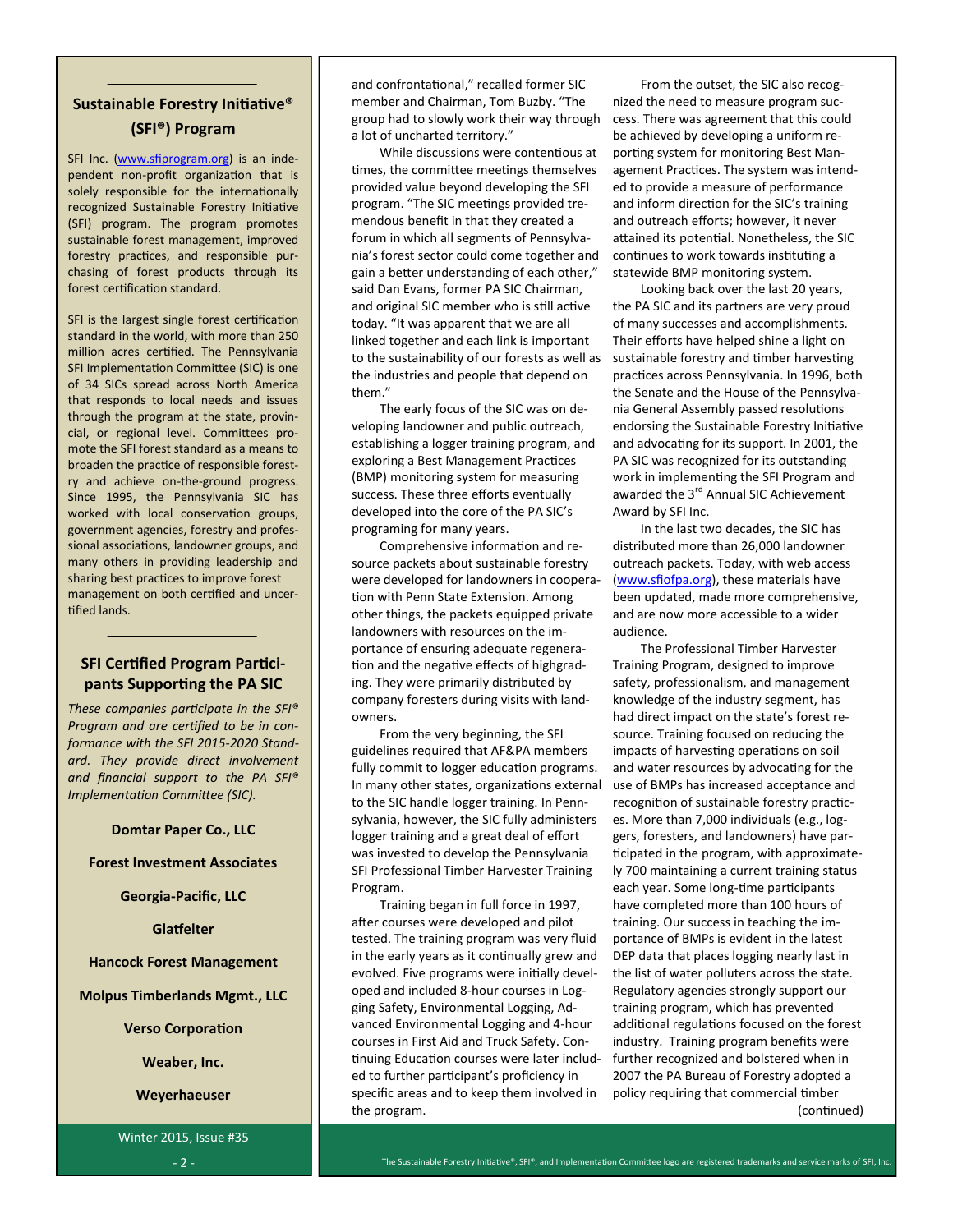### **PA SFI® Implementation Committee Partners**

*SIC Partners are not SFI certified, but help to promote sustainable forestry practices throughout Pennsylvania and pledge a contribution annually to the Pennsylvania SIC based on mill production from PA forest resources.*

Blue Ox Timber Resources Brojack Lumber Co. Deer Park Lumber, Inc. Dwight Lewis Lumber Company, Inc. Firth Maple Products, Inc. Fry Pallet Company Heacock Lumber Company Hoffman Brothers Lumber, Inc. JM Wood Products LLC Jeld-Wen, Inc. Kern Brothers Lumber Company Kort Forestry Lapp Lumber Company Lee Brothers Lumber Company Matson Lumber Company Metzler Forest Products Mick Brothers Lumber Company Mt. Airy Lumber Co. Ordie Price's Sawmill Pine Creek Lumber Co. RAM Forest Products, Inc. Renno Brothers Lumber Co. Salem Hardwood, Inc. Spigelmyer Wood Products, Inc. Trumco Forest Products

### **PA SFI® Implementation Committee Supporters**

*SIC Supporters are not SFI certified, but help to promote sustainable forestry practices and pledge meaningful contributions to the Pennsylvania SIC.*

> Appvion, Inc. Bingaman & Son Lumber Brooks Site Services, LLC Brownlee Lumber , Inc. Cochran & Zandi Lumber, LLC Cummings Lumber Co, Inc. Gutchess Lumber, Co., Inc. Hobbes Forestry Services Horizon Wood Products, Inc. Keystone Chipping, Inc. P & S Lumber Company Patterson Lumber Company, Inc. RJ Hoffman & Sons, Inc. Rorabaugh Lumber Company St. Marys Lumber Co., Inc. Sylvandale Forestry W.J. Cox Associates Wheeland Lumber Company, Inc.

harvesting activities on all 2.2 million acres of state forest be led by an SFI trained logger. More recently, the Pennsylvania Game Commission has begun encouraging its loggers to also participate in our training.

The PA SIC has experienced both prosperity and difficulty throughout its history. The organization's success over the past 20 years is a testament to the dedication of the Committee's first members (several of whom still volunteer today) and all those who followed, PA SIC staff members, strong partnerships with key organizations such as the Bureau of Forestry, Penn State, the Hardwood Development Council, and the Pennsylvania Forest Products Association, and financial support from SFI Certified Program Participants and many SIC Partners and Supporters. We owe a great deal of gratitude to these individuals and entities, as well as those who have participated in training programs or received forest stewardship guidance from the SIC and who then implement sustainable practices to conserve our forests for the future.

### **Training Participant Reminders**

- Be sure to update your contact information with PA SFI if you have moved since taking your last training.
- Have you reviewed the training program policy lately? It is your responsibility to understand and follow the requirements of the program. Many loggers get into tough situations on jobs that require current training because they are not familiar with program requirements. The policy is available on our website under the "Loggers" menu or by contacting the PA SIC office.
- Have you have participated in continuing education outside of the PA SFI program and want credit? You must submit the Non-PA SFI Course Credit form (available on the website under "Forms" menu) along with all required documentation and fees. Take a copy with you to the program. You have 1 year from the time you complete the training/workshop to request CE credit.

# **PA SFI Training Records Now Available Online**

Current training records for participants in the Pennsylvania SFI Professional Timber Harvester Training Program are now available on the PA SIC website. Participant records can be searched by name (full, first, or last), logger ID#, City, PA County, and State. A complete course summary, training card status, and total training hours for each individual are all accessible through the website.

This new online database replaces the cardholder lists that have been published on the website for the past several years. The goal of this new feature is to give training participants greater access to their records in order help keep their training current. It will also allow SFI certified companies, landowners, and others that require the use of trained loggers to more easily check the status of their timber harvesters/suppliers. An unofficial training summary can be printed for any individual in the database. Official training records are available by contacting the PA SFI Implementation Committee (SIC) office.

The search feature can be accessed from [www.sfiofpa.org/search o](http://www.sfiofpa.org/search)r by clicking on the "Loggers" menu at the top of the homepage and selecting "Search for Loggers." Questions or comments about the functionality of the database or individual training records should be directed to the PA SIC office. Participants that do not wish to have their records published online must contact the PA SIC office.

# **2015 Private Forest Landowners Conference: The Future of Penn's Woods**

Be sure to register for the second PA Private Forest Landowner Conference being held on March 20-21 at the Blair County Convention Center in Altoona, PA. There will be over 95 presentations related to woodland management. Attendees can receive up to 8 hours (2 years) of PA SFI continuing education credit.

[ecosystems.psu.edu/private](http://www.cvent.com/events/2015-private-forest-landowners-conference/event-summary-2e2dde3bec364098b93cbc99c333467c.aspx)-forest-conference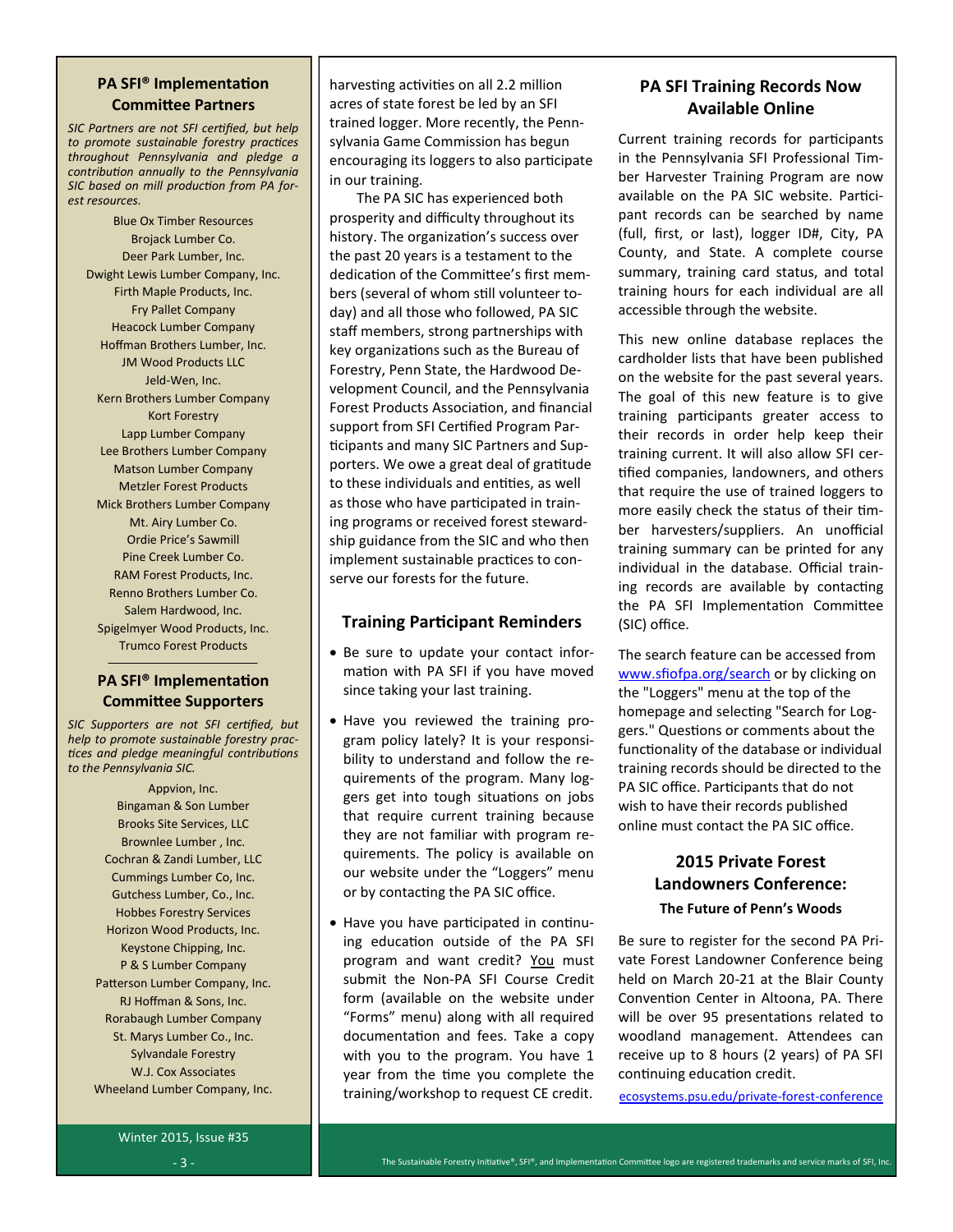

PA SFI® Implementation Committee

211 Barrington Lane

Bellefonte, Pennsylvania 16823

*The SFI® Program is a service of SFI, Inc.*

# **Pennsylvania Sustainable Forestry Initiative® Implementation Committee (SIC)** NEWS

### **2015 Timber Show**

Pennsylvania's Forest Products Equipment and Technology Exposition

June 5-6, 2015

#### **The 2015 Timber Show will be the host of the 2015 National Game of Logging Championship. You won't want to miss it!**

The 2015 Timber Show will be held at Penn State's Ag Progress Days site at Rock Springs, Pa., nine miles southwest of State College on Pa. Route 45. Centrally located and easily accessible, the 55 acres of exhibition grounds will include indoor and outdoor exhibits, with on-site and "in-the-woods" demonstrations of state-of-the-art timber harvesting machinery. Free admission and parking.

# <http://agsci.psu.edu/timber>

Pennsylvania SFI will again be offering a 4-hour continuing education course on each day of the event. Attendees can participate on one of the two days for 1 year of credit. Register on the PA SFI website or with the enclosed form.

# **2014 PA SIC Review**

### **2014 Training Results**

| Individuals that completed core training and received PA<br><b>SFI Training Cards</b> | 50  |  |
|---------------------------------------------------------------------------------------|-----|--|
| Individuals that attended one or more trainings                                       | 748 |  |
| Training units recorded (total # of course attendees)                                 | 924 |  |
| Training programs conducted                                                           | 55  |  |
| Individuals that hold current PA SFI Training Cards<br>(12/01/14)                     | 715 |  |

Zero inconsistent practices reported since 2009.

- Partnered with PA Fire Academy to begin offering Advanced Logger Rescue training at no cost to loggers.
- Hosted an educational timber harvesting field tour for County Conservation District technicians from across the state.
- Sponsored Log-A Load, PA Woodmobile, PA Forestry 4H program, and Wayne County Conservation District's 2014 Woodsmen's Competition.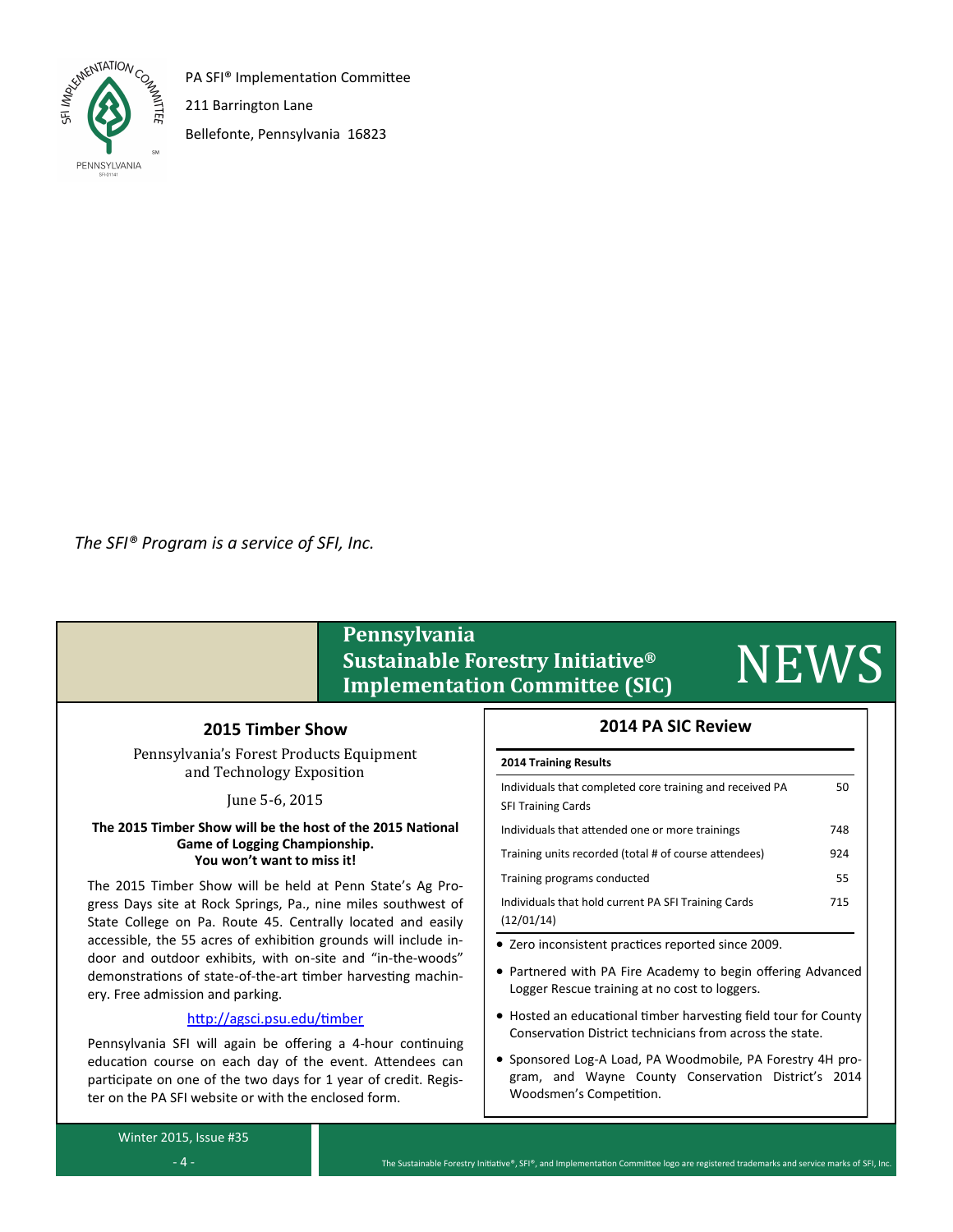

# **Pennsylvania Sustainable Forestry Initiative® Implementation Committee**

**Professional Timber Harvester Training Program**

# **2015 Spring Training Schedule**

#### *SAVE TIME, REGISTER ONLINE AT: www.sfiofpa.org/course‐registration.php*

To avoid course cancellations, pre-registration and payment for all classes is required by the registration deadline.

#### **CORE TRAINING :**

Individuals must complete Professional Timber Harvesting Essentials, Game of Logging - Level 1, and provide proof of current First Aid & CPR certification within a 2-year period to receive a PA SFI<sup>®</sup> Training Card. See the complete PA SFI<sup>®</sup> Training Program Policy at www.sfiofpa.org.

*Professional Timber Harvesting Essentials and Basic First Aid & Adult CPR do NOT qualify for continuing education credit*

*If you have not taken Game of Logging – Level 1 within the last 5 years, you can attend GOL-1 class for CE Credit* 

| <b>Course Date</b> | Time      | Course Name (Course Descriptions on Registration form)                                   | <b>Location</b> | Cost $\div$ | <b>Register By</b>   |
|--------------------|-----------|------------------------------------------------------------------------------------------|-----------------|-------------|----------------------|
| 03/16/15 Mon       | 7:30 a.m. | Game of Logging - Level 1 (8 hours)                                                      | Blain           | 95.00       | 3/9/2015             |
| 03/17/15 Tues      | 8:00 a.m. | Professional Timber Harvesting Essentials (8 hours)                                      | Blain           | 85.00       | 3/10/2015            |
| 03/23/15 Mon       | 7:30 a.m. | Game of Logging - Level 1 (8 hours)                                                      | Noxen           | 95.00       | 3/16/2015            |
| 03/24/15 Tues      | 8:00 a.m. | Professional Timber Harvesting Essentials (8 hours)                                      | Honesdale       | 85.00       | 3/17/2015            |
| 03/24/15 Tues      | 9:00 a.m. | Basic First Aid and Adult CPR (4 hours)                                                  | Johnsonburg     | 65.00       | 3/17/2015            |
| 03/30/15 Mon       | 7:30 a.m. | Game of Logging - Level 1 (8 hours)                                                      | Laughlintown    | 95.00       | 3/23/2015            |
| 03/31/15 Tues      | 8:00 a.m. | Professional Timber Harvesting Essentials (8 hours)                                      | Greensburg      | 85.00       | 3/24/2015            |
| 04/07/15 Tues      | 7:30 a.m. | Game of Logging - Level 1 (8 hours)                                                      | Penfield        | 95.00       | 3/31/2015            |
| 04/08/15 Wed       | 8:00 a.m. | Professional Timber Harvesting Essentials (8 hours)                                      | Penfield        | 85.00<br>S  | 4/1/2015             |
| 04/15/15 Wed       | 9:00 a.m. | Basic First Aid and Adult CPR (4 hours)                                                  | Smethport       | 65.00<br>ж  | 4/8/2015             |
| 04/20/15 Mon       | 7:30 a.m. | Game of Logging - Level 1 (8 hours)                                                      | Wellsboro       | 95.00       | 4/13/2015            |
| 04/21/15 Tues      | 8:00 a.m. | Professional Timber Harvesting Essentials (8 hours)                                      | Wellsboro       | 85.00       | 4/14/2015            |
| 04/27/15 Mon       | 7:30 a.m. | Game of Logging - Level 1 (8 hours)                                                      | Smethport       | 95.00       | 4/20/2015            |
| 04/28/15 Tues      | 8:00 a.m. | Professional Timber Harvesting Essentials (8 hours)                                      | Kane            | 85.00       | 4/21/2015            |
| 05/11/15 Mon       | 7:30 a.m. | Game of Logging - Level 1 (8 hours)                                                      | Alexandria      | 95.00       | 5/4/2015             |
| 05/13/15 Wed       | 8:00 a.m. | Professional Timber Harvesting Essentials (8 hours)<br>المتحدث المتارين الممتدان المنادي | Huntingdon      | 85.00       | 5/6/2015<br>$\cdots$ |

Individuals insured through Eastern Forestry Insurance Group can have the \$90 registration fee for GOL classes paid by WJ Cox Insurance. Please submit proof of insurance with your registration form

Northern Tier Hardwood Association Members can apply for a 50% reimbursement of registration costs after completing courses. Contact NTHA at 570-265-7753.

### **CONTINUING EDUCATION TRAINING :**

One (1) year of CE credit is given for each four (4) hours of training. See the complete PA SFI® Training Program Policy at www.sfiofpa.org.

| <b>Course Date</b>       | <b>Time</b><br><b>Course Name</b> (Course Descriptions on Registration form) |                                                                | Location           | Cost $\div$                                     | <b>Register By</b> |
|--------------------------|------------------------------------------------------------------------------|----------------------------------------------------------------|--------------------|-------------------------------------------------|--------------------|
| 03/23/15 Mon             | 9:00 a.m.                                                                    | PA Wildlife (4 hours)                                          | Dalton             | \$<br>75.00                                     | 3/16/2015          |
| <b>Tues</b><br>03/24/15  | 7:30 a.m.                                                                    | Game of Logging - Level 2 (8 hours)                            | Noxen              | \$<br>95.00                                     | 3/17/2015          |
| Wed<br>03/25/15          | 7:30 a.m.                                                                    | Game of Logging - Level 3 (8 hours)                            | Noxen              | S<br>95.00                                      | 3/18/2015          |
| <b>Thurs</b><br>03/26/15 | 12:00 p.m.                                                                   | <b>Outdoor Survival Skills for Timber Harvesters (4 hours)</b> | Lebanon            | \$<br>75.00                                     | 3/19/2015          |
| 04/01/15<br>Wed          | 8:00a.m.                                                                     | Harvesting E&S Control, BMPs, & Stream Crossings (8 hours)     | Greensburg         | 65.00<br>\$                                     | 3/25/2015          |
| 04/02/15<br><b>Thurs</b> | 8:00 a.m.                                                                    | Hardwood Log Bucking (8 hours)                                 | Mt. Pleasant Mills | 75.00<br>\$                                     | 3/26/2015          |
| Mon<br>04/06/15          | 8:00 a.m.                                                                    | Sustainable Forestry (8 hours)                                 | Penfield           | \$<br>50.00                                     | 3/30/2015          |
| 04/07/15<br><b>Tues</b>  | 1:30 p.m.                                                                    | Kane Area Logger Safety Meeting (4 hours)                      | Johnsonburg        | 20.00<br>\$                                     | 3/31/2015          |
| 04/10/15 Fri             | 12:00 p.m.                                                                   | PA Wildlife (4 hours)                                          | Johnsonburg        | \$<br>75.00                                     | 4/3/2015           |
| 04/14/15<br><b>Tues</b>  | 8:00a.m.                                                                     | <b>Bats and Timber Management (4 hours)</b>                    | Fayetteville       | 40.00<br>\$                                     | 4/7/2015           |
| 04/14/15<br><b>Tues</b>  | 12:00 p.m.                                                                   | Pennsylvania's Timber Rattlesnakes (4 hours)                   | Favetteville       | \$<br>40.00                                     | 4/7/2015           |
| 04/15/15 Wed             | 8:00a.m.                                                                     | <b>E&amp;S Control in our Forests (8 hours)</b>                | Crosby             | Register: McKean Co. Cons. Dist. (814) 887-4001 |                    |
| 04/16/15<br><b>Thurs</b> | 8:00a.m.                                                                     | Forest Health Update (4 hours)                                 | <b>Brookville</b>  | \$<br>50.00                                     | 4/9/2015           |
| Wed<br>04/22/15          | 12:00 p.m.                                                                   | Species of Greatest Conservation Need (4 hours)                | Waterville         | \$<br>75.00                                     | 4/15/2015          |
| 04/23/15<br><b>Thurs</b> | 12:00 p.m.                                                                   | <b>Outdoor Survival Skills for Timber Harvesters (4 hours)</b> | Aristes            | \$<br>75.00                                     | 4/16/2015          |
| 04/29/15<br>Wed          | 7:30 a.m.                                                                    | Game of Logging - Level 2 (8 hours)                            | Laurelton          | \$<br>95.00                                     | 4/22/2015          |
| 05/01/15 Fri             | 7:30 a.m.                                                                    | Game of Logging - Level 2 (8 hours)                            | Meadville          | 95.00<br>S                                      | 4/24/2015          |
| 05/05/15<br><b>Tues</b>  | 12:00 p.m.                                                                   | <b>Outdoor Survival Skills for Timber Harvesters (4 hours)</b> | Laughlintown       | 75.00<br>\$                                     | 4/28/2015          |
| <b>Thurs</b><br>05/07/15 | 9:00 a.m.                                                                    | PA Wildlife (4 hours)                                          | Lewistown          | \$<br>75.00                                     | 4/30/2015          |
| 05/12/15<br><b>Tues</b>  | 7:30 a.m.                                                                    | Game of Logging - Level 2 (8 hours)                            | Alexandria         | 95.00<br>\$                                     | 5/5/2015           |
| 05/13/15 Wed             | 7:30 a.m.                                                                    | Game of Logging - Level 3 (8 hours)                            | Alexandria         | 95.00<br>\$                                     | 5/6/2015           |
| 06/05/15 Fri             | 1:00 p.m.                                                                    | 2015 Timber Show CE Update (4 hours)                           | PA Furnace         | 20.00<br>\$                                     | 5/29/2015          |
| 06/06/15 Sat             | 9:30 a.m.                                                                    | 2015 Timber Show CE Update (4 hours)                           | PA Furnace         | 20.00<br>\$                                     | 5/30/2015          |

Individuals insured through Eastern Forestry Insurance Group can have the \$90 registration fee for GOL classes paid by WJ Cox Insurance. Please submit proof of insurance with your registration form.

Northern Tier Hardwood Association Members can apply for a 50% reimbursement of registration costs after completing courses. Contact NTHA at 570-265-7753.

#### **OTHER CONTINUING EDUCATION TRAINING:**

Additional training opportunities are available through numerous organizations across Pennsylvania and in adjoining states. Training courses taken from other sources may qualify for PA SFI continuing education credit, provided the subject of the course is relevant to the SFI program, and if some legitimate form of documentation is provided to the PA SIC office for proof of content and<br>attendance. To submit N send it to the PA SIC office with all necessary paperwork and a check for \$20 made payable to the "PA SFI Implementation Committee" for administrative costs. Refer to the PA SFI Training Program Policy for complete details on training requirements.

PA SFI maintains a listing of all pre-approved non-PA SFI training courses that have been made aware of. It can be found on our website: **visit http://sfiofpa.blogspot.com**

Visit <u>www.sfiofpa.org</u> for additional details and the most current training schedule. Programs may be added or cancelled at any time.<br>For additional Information, please contact PA SFI® at: (814) 355-1010, or Toll Free (88

Pennsylvania Sustainable Forestry Initiative®

Implementation Committee 211 Barrington Lane, Bellefonte, PA 16823 Phone: (814) 355-1010 / Toll Free: (888) 734-9366 / Fax: (814) 355-1022 Email: pasfi@sfiofpa.org / www.sfiofpa.org

The Sustainable Forestry Initiative®, SFI®, and the SFI® Implementation Committee logo are registered trademarks and service marks of SFI Inc.